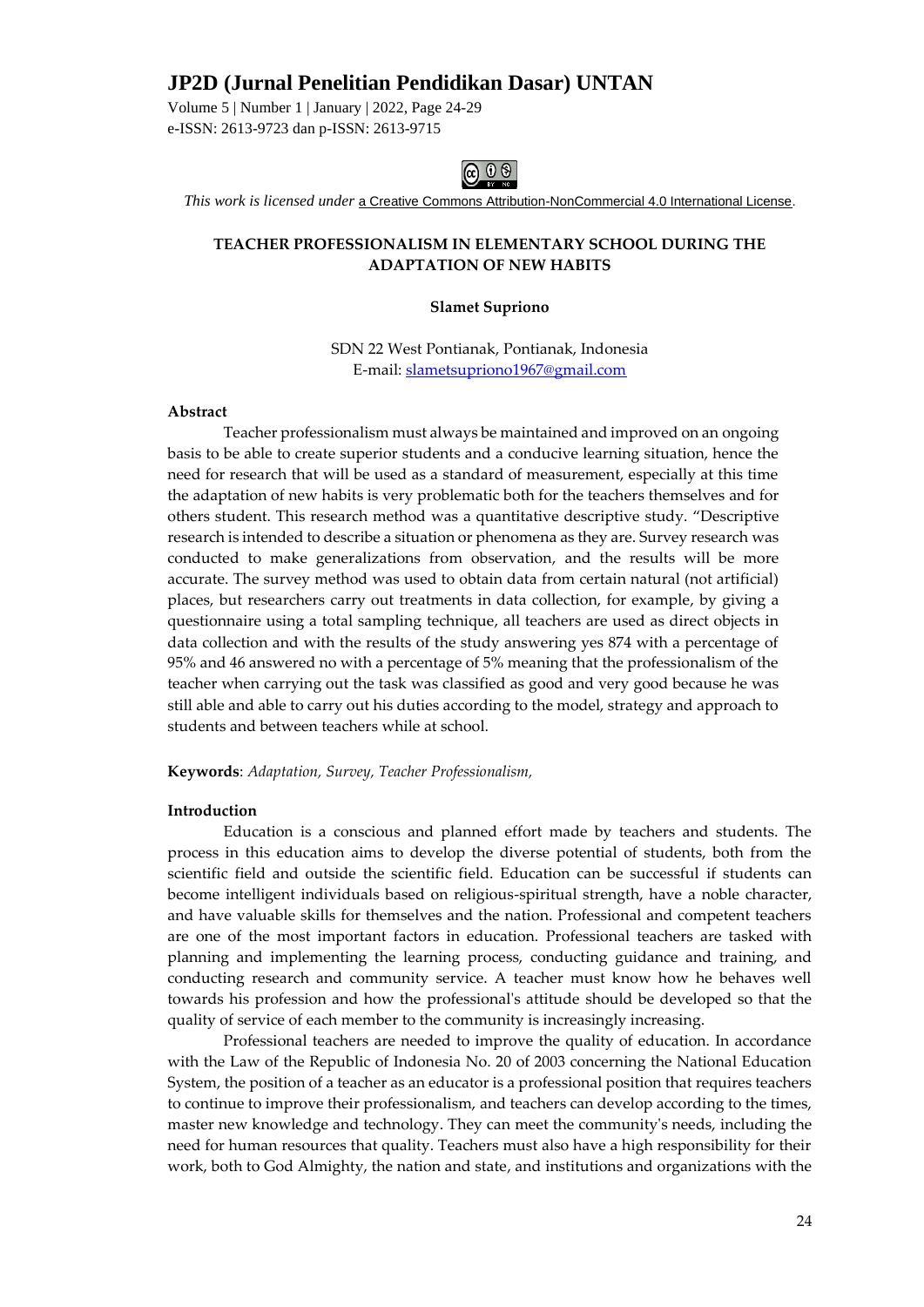Volume 5 | Number 1 | January | 2022, Page 24-29

e-ISSN: 2613-9723 dan p-ISSN: 2613-9715

pandemic and the current situation. It can be said that every teacher must be careful and able to maintain their health properly, so it is necessary to know data currently available. According to data released by the Task Force for the Acceleration of Handling COVID-19 of the Republic of Indonesia, the number of confirmed positive cases as of 27 November 2020 was 516,753 people with 16,352 deaths. The case fatality rate due to COVID-19 is around 3.2%. The percentage of death rates divided by age group shows that the 46-59 year age group has a higher mortality percentage than other age groups. Meanwhile, based on gender, 56.7% of patients who died from COVID-19 were male, and the remaining 43.3% were female. [\(https://www.alodokter.com/virus-corona\)](https://www.alodokter.com/virus-corona). The importance of teachers to always apply in accordance with competencies that must be standardized even to the point that they are always professional while serving as teachers, both at times like this or during a pandemic and during new normal or adaptation of new habits.

Professionalism comes from the word profession, which means a field of work that someone wants or will do. Professionalism is a behavior, purpose, set of adequate qualities, or describe the nature of a "profession." Professionalism implies running a profession for profit or as a source of livelihood. Professionalism is a competency or ability related to the completion of teacher tasks. This competency is essential because it is directly related to the performance displayed. Professionals have taken a teacher education program, have a master's level, have received a state diploma, and have experience teaching large classes. Professional teachers, choosing the suitable learning model, and student's interest in learning are components that influence each other. Professional teachers must present a fun learning and assessment process for students, which is expected to encourage the growth of learning creativity in students. The selection of the suitable learning model will also greatly determine the interest and participation of students in learning. Through the suitable learning model, it is hoped that students will gain knowledge and have a deep impression of the subject matter to encourage them to implement the concept of values in everyday life. From the quote above, we can conclude that what is meant by professional teachers is the level or degree of teachers in optimizing their professional abilities in carrying out the duties and functions of teachers as they are professions, some have a high level of professionalism, and some are low.

In education, several things become the main and interrelated variables. These are the curriculum, teachers, and the teaching and learning process. According to Law No. 20 of the 2003 National Education System, some of the supporting facilities in the education system are: a. The curriculum is a set of plans and arrangements regarding the objectives of the content and learning materials and the methods used as guidelines for implementing learning activities to achieve specific educational goals. b. The educational staff's main task is to organize teaching, training, researching, developing, managing, and providing services technical in education. c. Provision of educational resources, including learning resources such as books, teaching aids, and adequate funds. However, in their profession as teachers, few teachers do not respect their duties, roles, and competencies optimally. Even the teaching profession only because they do not get other jobs, resulting in a gap between teacher-students the community.

A teacher is a person whose job is to teach. According to Syaiful Bahri, a teacher is a person who imparts knowledge to his students. The teacher is one of the human components in the teaching and learning process, which plays a role in forming potential human resources in the field of development. The teacher has the most important position. Therefore, he must translate and describe the curriculum and the values contained therein. Then transfer these values to students through teaching and learning. From the opinion above, it can be seen that it will not be useful for the realization of maximum learning experience behavior for students in improving the quality, process, and teaching and learning outcomes if it is not supported by the condition of teachers who have continuous professional abilities in the form of ideas, ideas, and thoughts in the form of superior behavior and attitudes. Teacher professionalism is "the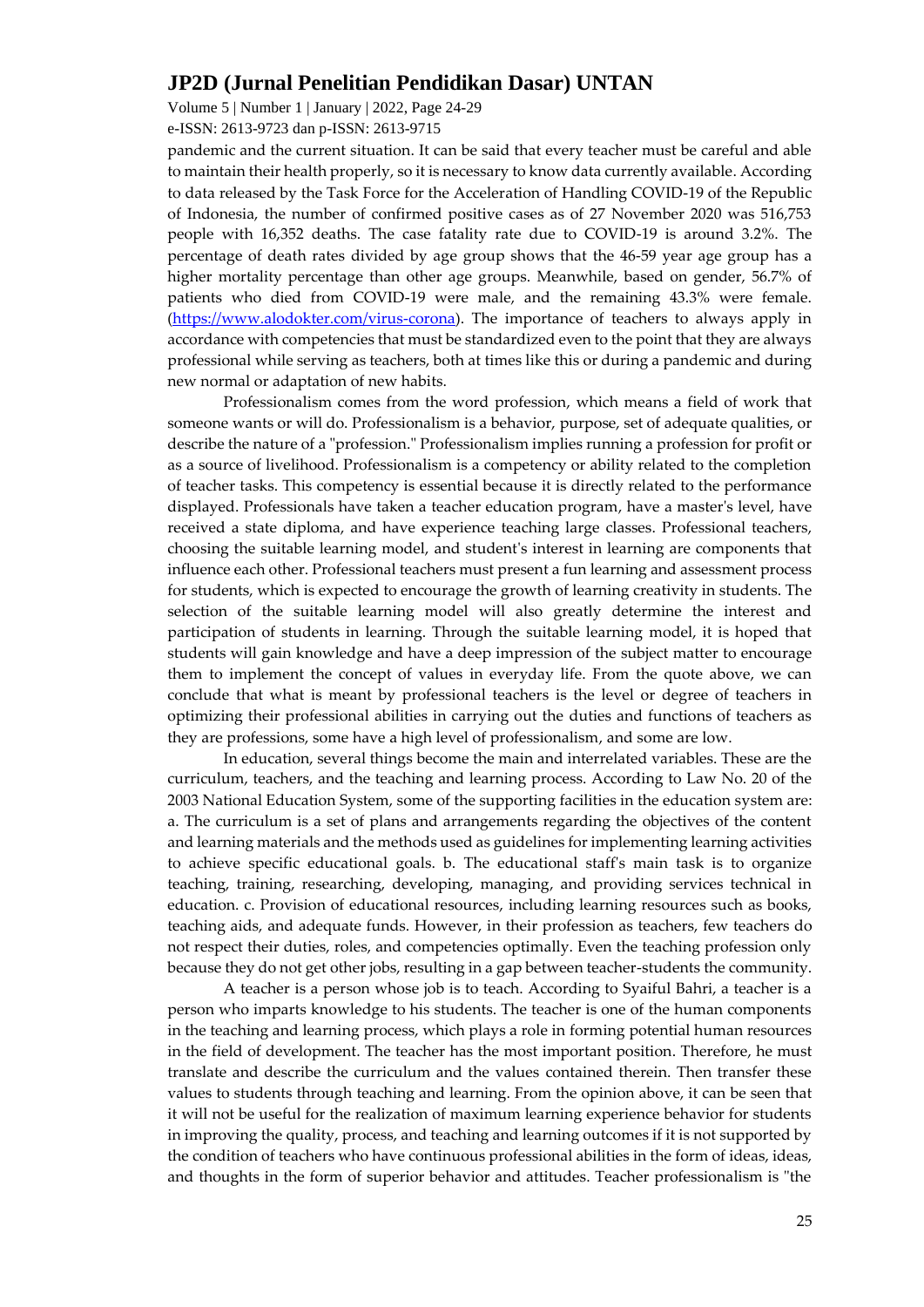Volume 5 | Number 1 | January | 2022, Page 24-29

e-ISSN: 2613-9723 dan p-ISSN: 2613-9715

authority or skill to determine or decide something, in this case, the education that will be made in schools."

Considering that a teacher's job is a professional job, to become a professional teacher, one must meet several requirements, including:

- 1. The teacher must have talent as a teacher
- 2. The teacher has expertise as a teacher
- 3. The teacher has a good and integrated personality
- 4. Teachers have a healthy mentality
- 5. The teacher is healthy
- 6. Teachers have broad experience and insight
- 7. Teachers are people with Pancasila spirit
- 8. The teacher must be a good citizen

Pupuh Fathurrohman (2012) concluded the opinions of experts about the characteristics of professional teachers, some of which are:

- 1. The teacher must know the student's condition
- 2. Happy to the students
- 3. Patient, cheerful, humble, have good morals
- 4. Diligently carry out the task
- 5. Have the motivation to excel
- 6. Able to carry out school administration work
- 7. Continually deepen and expand knowledge in the field
- 8. Teachers organize student learning, act as promoters, facilitators, correctors, consultants, and managers
- 9. Mingle and make good friends with colleagues in the profession.
- 10. The teacher's personality is an example in society and religious observance

### **Research Method**

The approach in this study is quantitative because this research is presented with numbers. It is in accordance with Sugiyono's (2013) opinion, who said that quantitative research is: "research methods based on the philosophy of positivism are used to examine certain populations or samples, sampling techniques are generally carried out randomly, data collection uses data analysis research instruments. Quantitative in nature to test the established hypothesis. It is a quantitative approach because the approach used in research proposals, processes, hypotheses goes to the field, data analysis, and data conclusions until the writing uses measurement, calculation, formula, and certainty numeric data. This research method is quantitative descriptive research. "Descriptive research is intended to describe a situation or phenomena as they are" (Nana Syaodih Sukmadinata, 2012). Survey research is conducted to make generalizations from observation, and the results will be more accurate. The survey method is used to obtain data from certain natural (not artificial) places, but researchers conduct treatments in data collection, for example, by giving questionnaires. The aim is to obtain information about a number of respondents who are considered to represent a certain population, the instrument used in this case is to provide a questionnaire in the form of teacher professionalism with pedagogic, personality, social and professional indicators to physical education teachers to provide yes and no answers (Rianse & Abdi, 2011) that "the Guttman scale is very good for convincing researchers about the unity of the dimensions and traits or attitudes being studied, this scale is usually called a very good scalogram to ensure the results of the unity of dimensions in the level of the impact of the pandemic on physical activity. The questionnaire in this study was made and developed by the researchers themselves. The questionnaire was compiled in the form of a checklist which consisted of 40 items of statement questions where each item had two yes and no choices.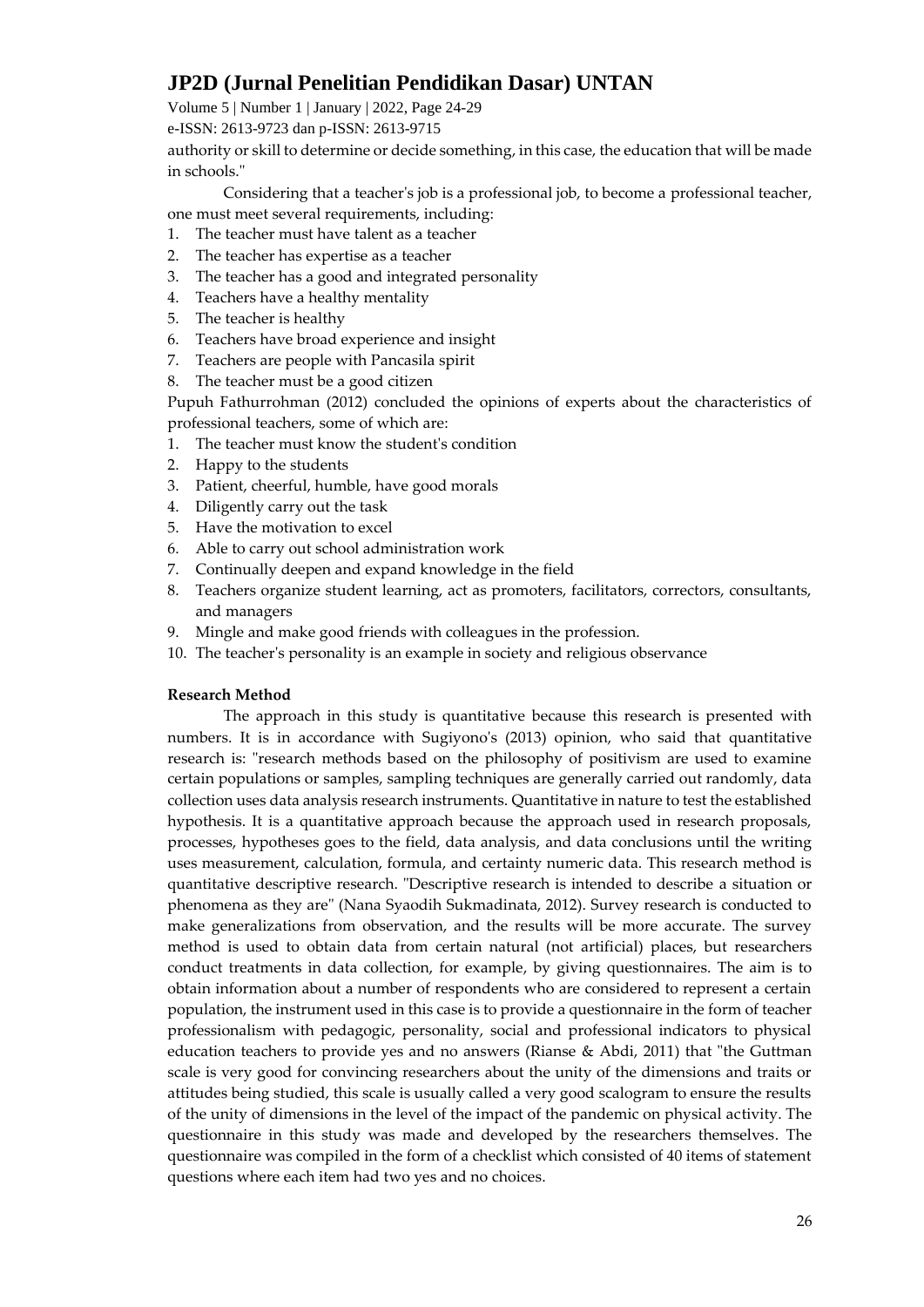Volume 5 | Number 1 | January | 2022, Page 24-29 e-ISSN: 2613-9723 dan p-ISSN: 2613-9715

| Table 1. Guttman Scale Scoring |          |                          |  |  |  |
|--------------------------------|----------|--------------------------|--|--|--|
| Alternative answer             |          | Answer alternative score |  |  |  |
|                                | Positive | Negative                 |  |  |  |
| Yes                            |          |                          |  |  |  |
| Nο                             |          |                          |  |  |  |

Answers from respondents can be made with the highest score of "one" and the lowest score of zero for alternative answers in the questionnaire. The preparation of the questionnaire sets a category for each positive statement yes  $= 1$  and no  $= 0$ , while the category for each negative answer is yes = 0 and no = 1. Guttman scale in the form of a checklist, thus hoping to get a firm answer regarding the data obtained.

So that the questions in the research instrument are more systematic and can hit the target. The researchers compiled a grid of instruments translated into questions that would be used as a data collection tool. The following are the details of the assessment of the table 2 questionnaire grid

Based on the criteria for answering the questionnaire above, it can be stated that the questionnaire grid table is as follows:

| Table 2. Teacher Professionalism at Elementary School During the Adaptation of New Habits |                                    |                           |  |  |
|-------------------------------------------------------------------------------------------|------------------------------------|---------------------------|--|--|
| Variable                                                                                  | <b>Indicators</b>                  | <b>Items</b><br>Developed |  |  |
|                                                                                           | The top show much have talent as a |                           |  |  |

| Variable                                                                         | Indicators                                                 | hems<br>Develope |
|----------------------------------------------------------------------------------|------------------------------------------------------------|------------------|
| Teacher Professionalism in<br>Elementary Schools During<br>the Adaptation of New | The teacher must have talent as a<br>1.<br>teacher         |                  |
|                                                                                  | 2.<br>The teacher has expertise as a                       |                  |
| <b>Habits</b>                                                                    | teacher                                                    |                  |
|                                                                                  | 3.<br>The teacher has a good and<br>integrated personality |                  |
|                                                                                  | Teachers have a healthy mentality<br>4.                    |                  |
|                                                                                  | The teacher is healthy<br>5.                               |                  |
|                                                                                  | 6.<br>Teachers have broad experience<br>and insight        |                  |
|                                                                                  | Teachers<br>7.<br>people<br>with<br>are                    |                  |
|                                                                                  | Pancasila spirit                                           |                  |
|                                                                                  | The teacher must be a good citizen<br>8.                   |                  |
|                                                                                  | The teacher must know the<br>9.                            |                  |
|                                                                                  | student's condition                                        |                  |
|                                                                                  | 10. Happy to the students                                  |                  |
|                                                                                  | 11. Patient, cheerful, humble, have                        |                  |
|                                                                                  | good morals                                                |                  |
|                                                                                  | 12. Diligently carry out the task                          |                  |
|                                                                                  | 13. Have the motivation to excel                           |                  |
|                                                                                  | 14. Able to carry out school<br>administration work        |                  |
|                                                                                  | 15. Continually deepening<br>and                           |                  |
|                                                                                  | expanding knowledge in the field                           |                  |
|                                                                                  | 16. Teachers<br>organize<br>student                        |                  |
|                                                                                  | learning,<br>act<br>as<br>promoters,                       |                  |
|                                                                                  | facilitators,<br>correctors,                               |                  |
|                                                                                  | consultants, and managers                                  |                  |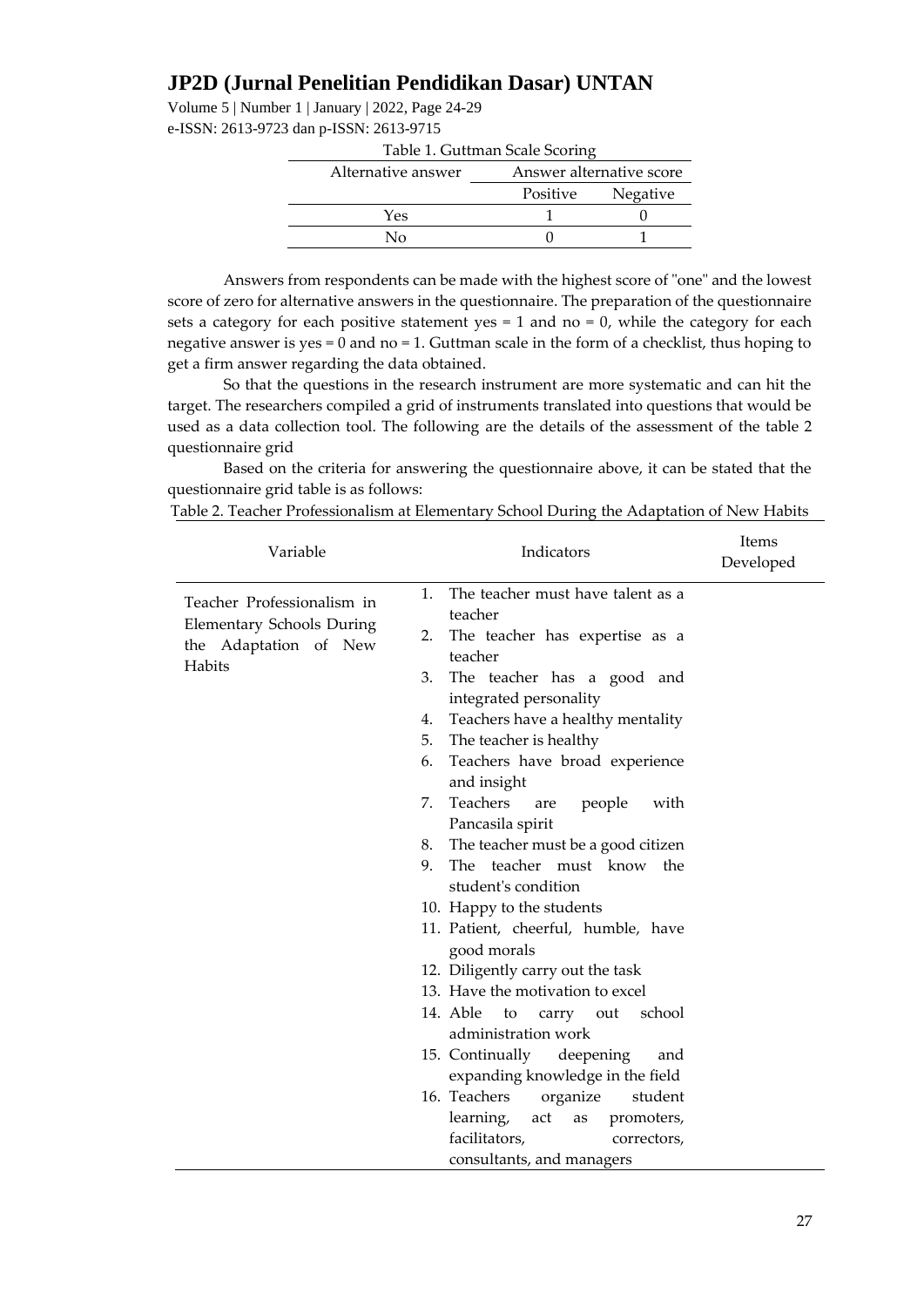Volume 5 | Number 1 | January | 2022, Page 24-29 e-ISSN: 2613-9723 dan p-ISSN: 2613-9715

| $201.222$ and $201.22$ and $201.22$ |                                                                       |    |
|-------------------------------------|-----------------------------------------------------------------------|----|
|                                     | 17. Hang out and make good friends<br>with friends in the profession. |    |
|                                     | 18. The teacher's personality is an                                   |    |
|                                     | example in society and religious                                      |    |
|                                     | observance                                                            |    |
| Total                               |                                                                       | 40 |

(Source of Library Studies Developed by Researchers)

#### **Result and Discussion**

From the research results that researchers have carried out during physical education and sports learning at SDN 22 West Pontianak with Teacher Professionalism During the Adaptation of New Habits, they still carry out professionalism to continue carrying out their duties among the data obtained that the principal supervises a teacher. It can be seen in Table 3 below shows that:

Table 3. Teacher Professionalism During the Adaptation of New Habits No Variable Indicators Choice of questions with the Guttman scale Percentage Yes No Yes No 1 Teacher Professionalism in Elementary Schools in the Age of Adaptation to New Habits 1. Learning Knowledge 2. Teaching Discipline 3. Providing Solutions During Learning 4. Learning Development 218 218 218 218 10 10 10 10 95% 5%

From the results of research conducted on learning knowledge 218 Yes and 10 No Teaching discipline 218 Yes and 10 No, providing solutions during learning 218 Yes and 10 No Learning development 218 Yes and 10 No With percentage Yes 95% Yes and 5%, No We learn to strengthen adaptation behavior to Covid-19, said Prof. Yunita, must be based on a variety of cluster cultures. So my team and I compiled a guide that aims to enrich experiences, increase knowledge, increase awareness, change behavior. It is not enough to make recommendations, appeals, and instructions, so to decide on reducing the virus in these various clusters, it is necessary to maintain health such as performing ablution, which includes washing both hands, taking care distance, and getting used to wearing masks wherever we are.

### **Conclusion**

The result of the study found out the teacher's professionalism when carrying out the task was classified as good and very good because he was still able and able to carry out his duties according to the model, strategy, and approach to students and between teachers while at school.

### **References**

Alma, B. (2009). *Guru Profesional (Menguasai Metode dan Terampil Mengajar)*. Bandung: Alfabeta. Fathurrohman, P. (2012). *Guru Profesional*. Bandung:PT Refika Aditama.